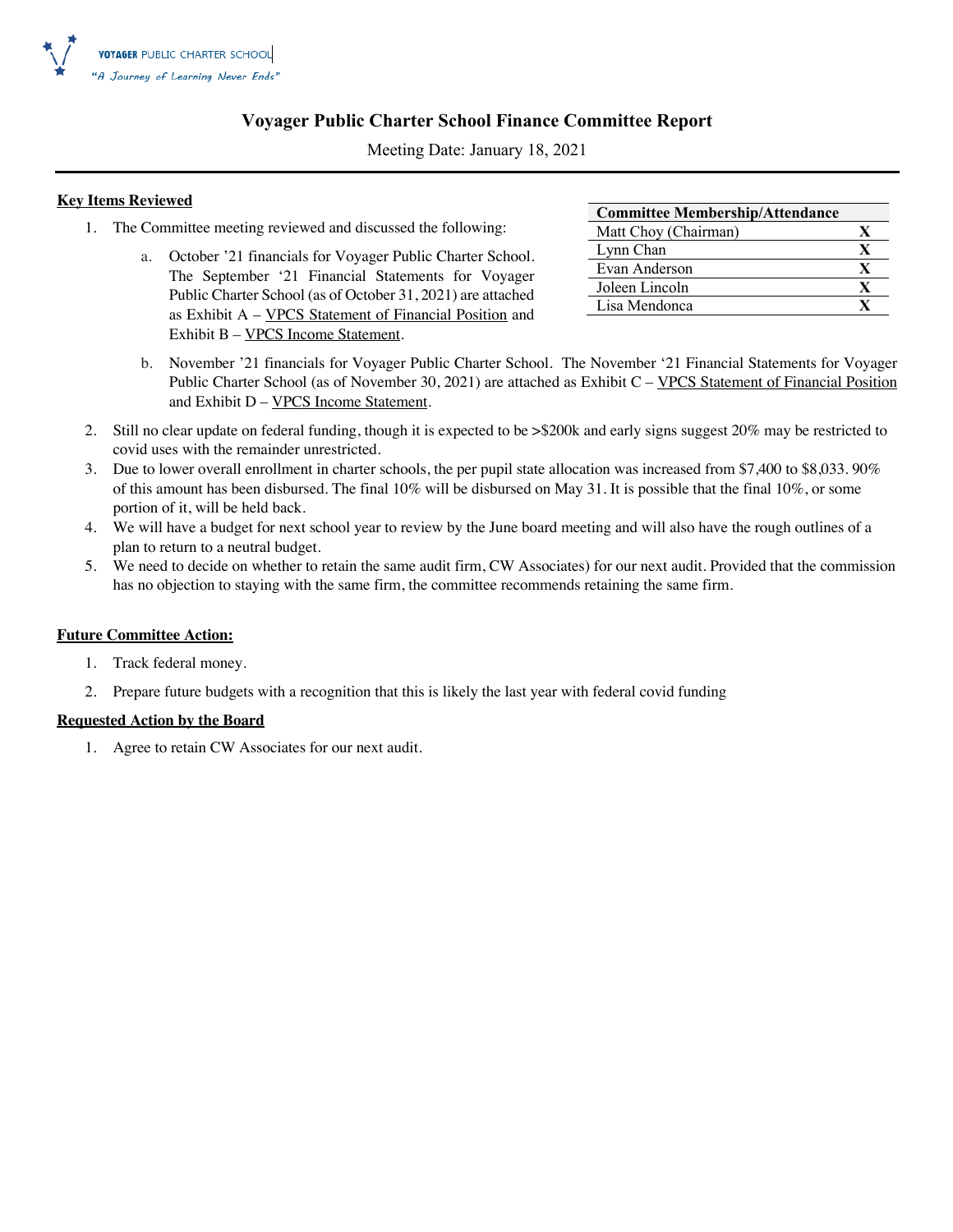|                                       | Oct 31, 21   | Oct 31, 20   |
|---------------------------------------|--------------|--------------|
| <b>ASSETS</b>                         |              |              |
| <b>Current Assets</b>                 |              |              |
| <b>Checking/Savings</b>               |              |              |
| 1065 · First Hawaiian Bnk Savings     | 1,605,162.80 | 1,397,605.37 |
| 1066 · First Hawaiian Bank - checking | 9,557.88     | 57,189.03    |
| 1067 · Cash - Restricted              | 2,000.00     | 2,000.00     |
| 1080 · Petty Cash on Hand             | 30.00        | 30.00        |
| <b>Total Checking/Savings</b>         | 1,616,750.68 | 1,456,824.40 |
| <b>Accounts Receivable</b>            |              |              |
| 1200 Accounts Receivable              | 10,164.98    | 156.60       |
| <b>Total Accounts Receivable</b>      | 10,164.98    | 156.60       |
| <b>Other Current Assets</b>           |              |              |
| 1202 · Student Meals Receivable       | 2,389.59     | 1,884.49     |
| 1204 Receivable from DOE-'ER FICA Tax | 47,219.76    | 44,298.35    |
| 1205 · Miscellaneous Receivables      | 363.86       | $-14.08$     |
| 1300 · Prepaid Expenses               | 0.00         | 219.86       |
| <b>Total Other Current Assets</b>     | 49,973.21    | 46,388.62    |
| <b>Total Current Assets</b>           | 1,676,888.87 | 1,503,369.62 |
| <b>Fixed Assets</b>                   |              |              |
| 1601 · Furniture and Equipment        | 118,612.17   | 131,959.48   |
| 1605 · Leasehold Improvement          | 39,350.42    | 61,825.42    |
| <b>Total Fixed Assets</b>             | 157,962.59   | 193,784.90   |
| <b>Other Assets</b>                   |              |              |
| 1400 Deposits                         |              |              |
| <b>HECO/Other Deposit</b>             | 745.00       | 745.00       |
| <b>Lease Deposit</b>                  | 24,688.47    | 24,712.03    |
| <b>Payroll Deposit - PCSC</b>         | 375.06       | 375.06       |
| Total 1400 Deposits                   | 25,808.53    | 25,832.09    |
| <b>Total Other Assets</b>             | 25,808.53    | 25,832.09    |
| TOTAL ASSETS                          | 1,860,659.99 | 1,722,986.61 |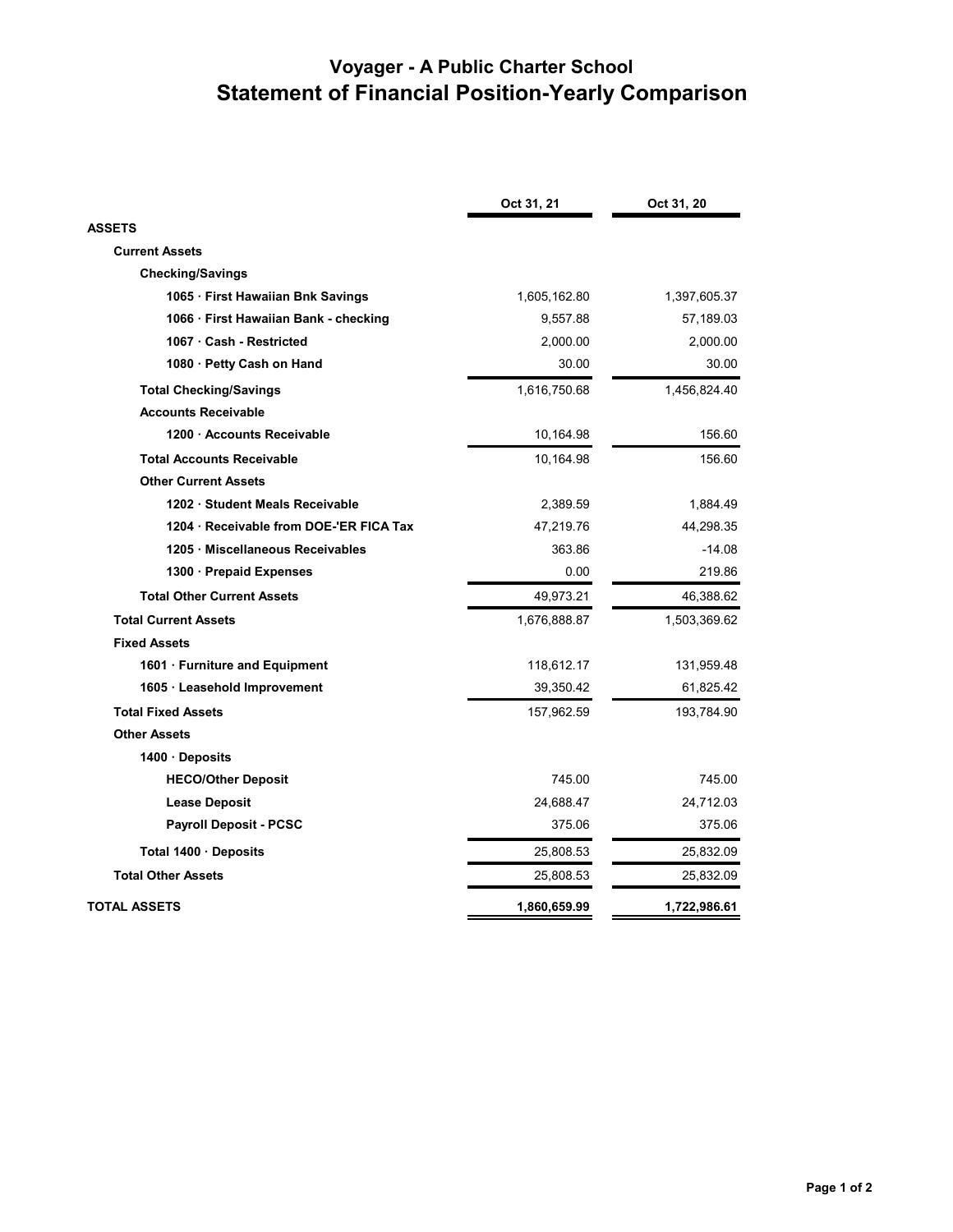|                                        | Oct 31, 21   | Oct 31, 20   |
|----------------------------------------|--------------|--------------|
| <b>LIABILITIES &amp; EQUITY</b>        |              |              |
| <b>Liabilities</b>                     |              |              |
| <b>Current Liabilities</b>             |              |              |
| <b>Accounts Payable</b>                | 31,377.63    | 16,846.78    |
| <b>Other Current Liabilities</b>       |              |              |
| 2010 Grants Payable                    | 9,566.43     | 9,566.43     |
| 2100 · Payroll Liabilities             | 119,099.69   | 87,604.63    |
| 2300 · Accrued vacation                | 77,856.78    | 74,621.34    |
| 2400 · Deferred Revenue                | 34,564.22    | 33,596.76    |
| 2401 Deferred State & FED Allocation   | 586,302.60   | 558,657.32   |
| <b>Total Other Current Liabilities</b> | 827,389.72   | 764,046.48   |
| <b>Total Current Liabilities</b>       | 858,767.35   | 780,893.26   |
| <b>Long Term Liabilities</b>           |              |              |
| 2500 Deferred Rent                     | 11,600.00    | 30,800.00    |
| <b>Total Long Term Liabilities</b>     | 11,600.00    | 30,800.00    |
| <b>Total Liabilities</b>               | 870,367.35   | 811,693.26   |
| <b>Equity</b>                          |              |              |
| 1110 · Retained Earnings               | 997,127.94   | 945,538.90   |
| 3000 Opening Bal Equity                | 46,625.28    | 46,625.28    |
| <b>Net Income</b>                      | $-53,460.58$ | $-80,870.83$ |
| <b>Total Equity</b>                    | 990,292.64   | 911,293.35   |
| <b>TOTAL LIABILITIES &amp; EQUITY</b>  | 1,860,659.99 | 1,722,986.61 |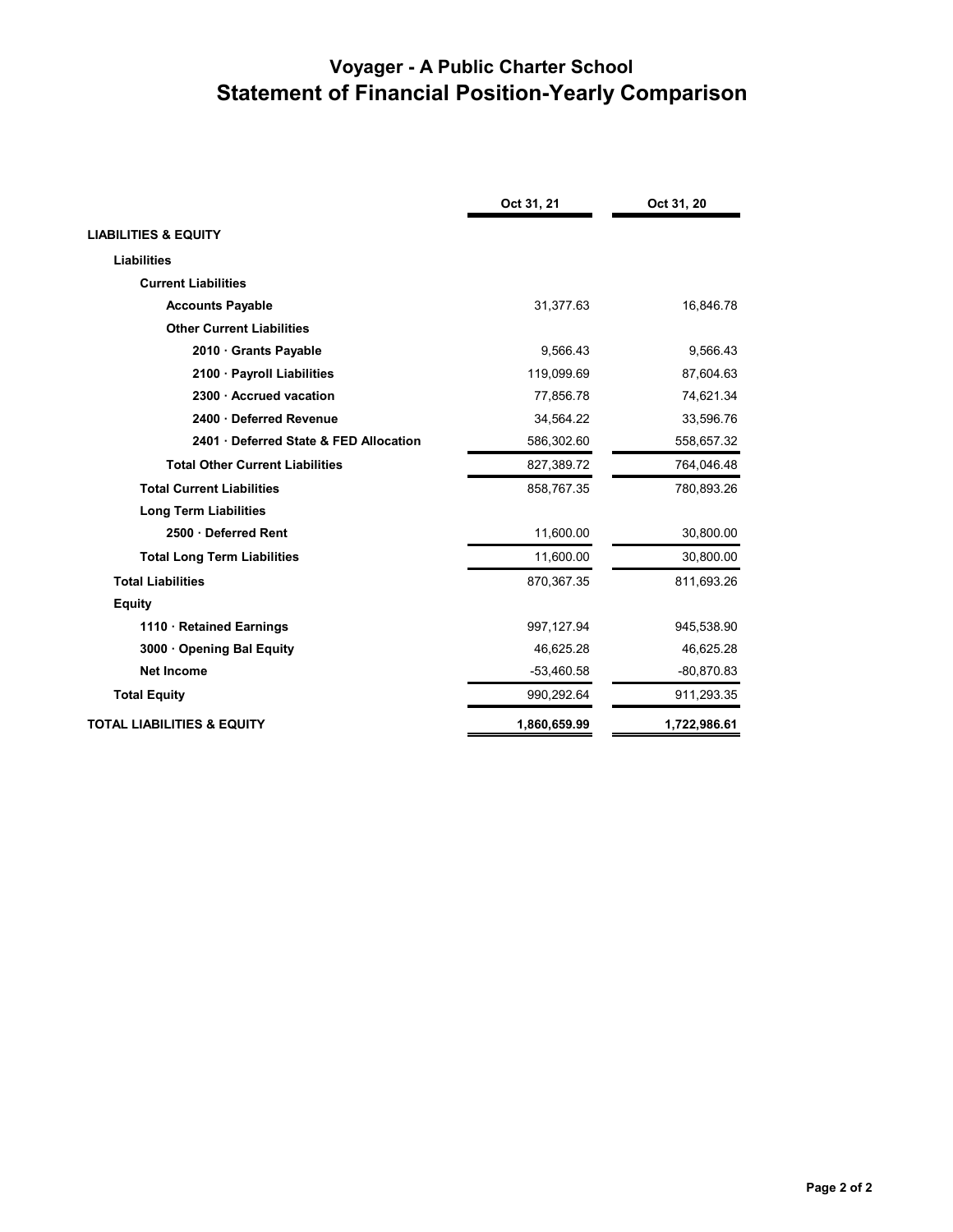### **Monthly & YTD Stmt. of Income & Expense Budget-to-Actual** Monthly & YTD Stmt. of Income & Expense Budget-to-Actual  **Voyager - A Public Charter School** Voyager - A Public Charter School For the Period Ended October 31, 2021  **For the Period Ended October 31, 2021**

**Oct 21**

**Income**

**Budget**

**\$ Over Budget**

\$ Over Budget

**Jul - Oct 21**

Jul - Oct 21

**YTD Budget**

**YTD Budget** 

**\$ Over Budget**

\$ Over Budget

**Annual Budget**

Annual Budget

Ordinary Income/Expense **Ordinary Income/Expense** 4160 · SPED Per Pupil Allocations Total 4100 · State Allocations 4700 · Other Income Total 4600 · Other School Income 4400 - Contributions Total 4200 · Federal Allocations 4200 · Federal Allocations 4100 · State Allocations **4700 · Other Income Total 4600 · Other School Income** 4600 · Other School Income **4600 · Other School Income** Total 4500 · Lunch/Breakfast Money Income **Total 4500 · Lunch/Breakfast Money Income** 4500 · Lunch/Breakfast Money Income **4500 · Lunch/Breakfast Money Income** Total 4400 · Contributions **Total 4400 · Contributions 4400 · Contributions Total 4200 · Federal Allocations 4200 · Federal Allocations 4160 · SPED Per Pupil Allocations Total 4100 · State Allocations 4100 · State Allocations** 4110 · Base Per Pupil Allocation 4701 · Miscellaneous Income Total 4630 · Parent Collected Income 4630 · Parent Collected Income 4625 · Field Trip Income 4605 · Parent Ohana Subsidy 4520 · NSLP Reimbursement 4510 · Student Lunch/Brkft Collections 4481 · Restricted Family Donation 4470 · Fundraising - Other 4407 · Other Contributions 4210 · Federal Impact Aid (FIA) 4132 · Title II **4701 · Miscellaneous Income** 4645 · A+ Inter-Sessions Rental Fee **4645 · A+ Inter-Sessions Rental Fee Total 4630 · Parent Collected Income 4630 · Parent Collected Income 4625 · Field Trip Income 4605 · Parent Ohana Subsidy 4520 · NSLP Reimbursement 4510 · Student Lunch/Brkft Collections 4481 · Restricted Family Donation** 4480 · Family Donation/Pledge **4480 · Family Donation/Pledge 4470 · Fundraising - Other** 4440 Grants - Restricted **4440 · Grants - Restricted 4407 · Other Contributions** 4226 · CARES ESSER II Funds **4226 · CARES ESSER II Funds 4210 · Federal Impact Aid (FIA) 4132 · Title II 4110 · Base Per Pupil Allocation** 4634 · Student Miscellaneous Fees **4634 · Student Miscellaneous Fees** 177,528.00 177,528.00 177,528.00 177,528.00 12,695.44 8,859.54 14,759.49 12,695.44 14,759.49 3,835.90 9,519.14 5,240.35  $\frac{178,761.00}{178,761.00}$ 178,761.00 178,761.00 21,366.00 6,423.00 3,090.00 21,366.00 15,283.00 5,250.00 3,333.00 15,283.00 1,178.00 1,275.00 417.00 833.00 375.00 375.00 839.00 667.00 250.00 233.00 100.00 30.00 25.00 17.00 25.00 -1,233.00 -6,606.51 -1,178.00 -1,233.00 -1,275.00 6,272.44 5,769.54 -5,763.86 -375.00 -417.00 -100.00 -250.00 -233.00 -667.00 -833.00 -375.00 502.90 -839.00 -17.00 -25.00 -30.00 -25.00 -9.65 710,112.00 151,948.44 130,987.04 151,948.44 130,987.04 710,112.00 710,112.00 20,961.40 26,924.61 15,568.26 11,356.35 4,955.00 4,955.00 2,557.09 20,961.40 7,155.00 15,568.26 11,356.35 2,200.00 2,494.69 354.00 62.40 715,042.00 85,465.00 715,042.00 715,042.00 25,696.00 12,360.00 61,136.00 13,336.00 3,338.00 21,000.00 4,706.00 5,100.00 1,500.00 25,696.00 85,465.00 61,136.00 21,000.00 1,000.00 1,500.00 13,336.00 3,329.00 1,664.00 2,664.00 936.00 110.00 400.00 100.00 100.00 64.00 -1,000.00 3,455.00 3,455.00 -1,664.00 66,483.44 69,851.04 -4,930.00 -4,930.00 2,055.00 -1,979.65 66,483.44 69,851.04 -3,329.00 -4,706.00 1,228.61 3,208.26 1,264.00 -780.91 -110.00 -169.31 -400.00 254.00 -37.60 -64.00 -38.60 2,145,130.00 2,145,130.00 2,145,130.00 2,145,130.00 256,400.00 183,400.00 256,400.00 183,400.00 77,080.00 37,080.00 40,000.00 63,000.00 10,000.00 14,130.00 15,300.00 3,000.00 4,500.00 40,000.00 10,050.00 4,500.00 77,080.00 37,080.00 1,200.00 63,000.00 5,000.00 2,800.00 8,000.00 350.00 200.00 300.00 300.00

 **Page 1 of 5** Page 1 of 5 **4710 · Interest Income**

4710 · Interest Income

65.22

60.00

5.22

295.33

240.00

55.33

720.00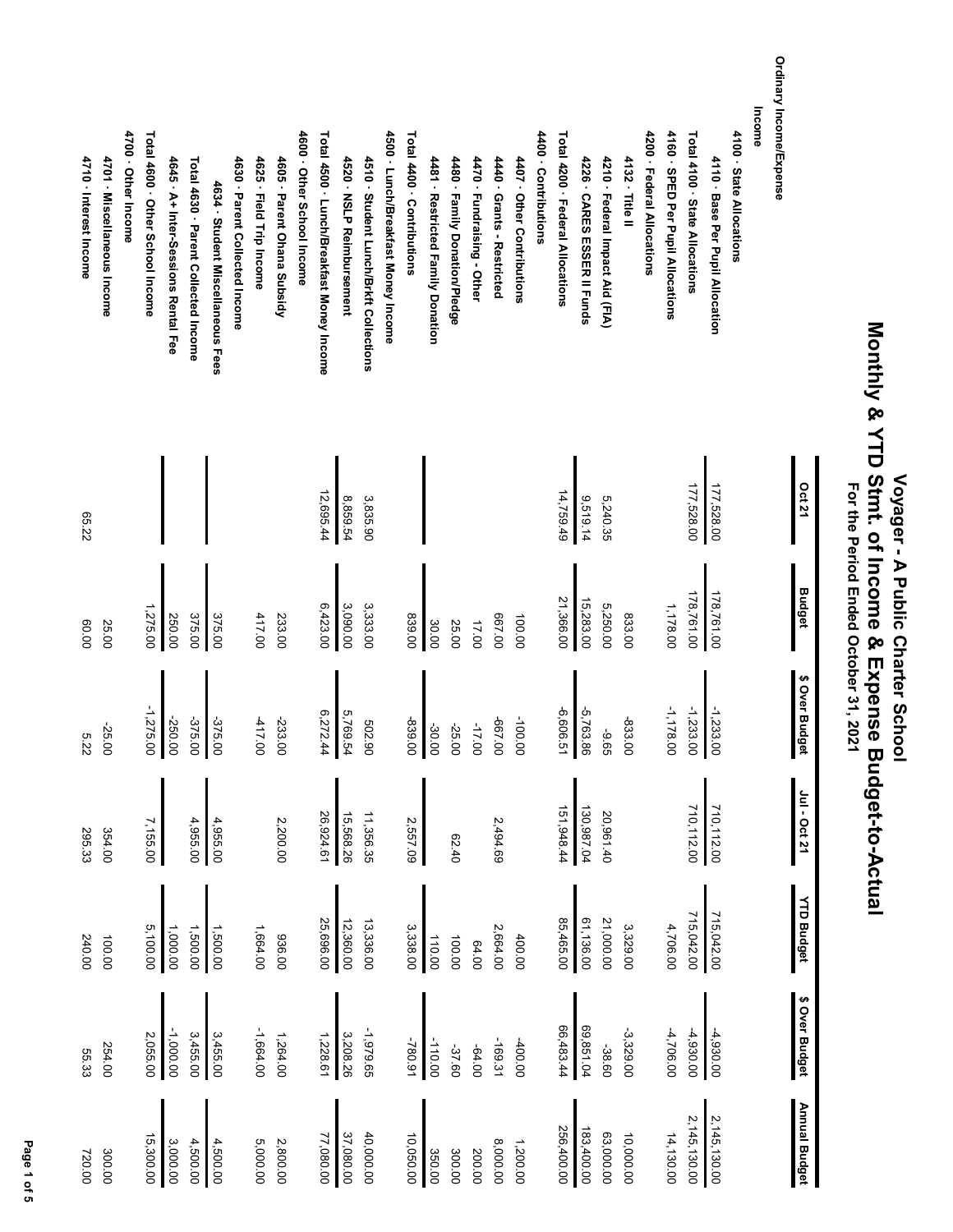|                                           | <b>Oct 21</b> | <b>Budget</b> | \$ Over Budget | $\tilde{\mathbf{E}}$<br>$-$ Oct 21 | <b>YTD Budget</b> | \$ Over Budget | Annual Budget |
|-------------------------------------------|---------------|---------------|----------------|------------------------------------|-------------------|----------------|---------------|
| Total 4700 · Other Income                 | 65.22         | 85.00         | -19.78         | 649.33                             | 340.00            | 309.33         | 1,020.00      |
| Total Income                              | 205,048.15    | 209,927.00    | $-4,878.85$    | 899,346.47                         | 839,687.00        | 59,659.47      | 2,519,110.00  |
| Expense                                   |               |               |                |                                    |                   |                |               |
| 6000 · Personnel & Payroll Expense        |               |               |                |                                    |                   |                |               |
| 6010 - Admin. Personnel                   | 27,469.67     | 28,250.00     | $-780.33$      | 96,818.83                          | 113,000.00        | $-16, 181.17$  | 339,000.00    |
| 6010.03 · Admin. Benefit-Accrue Vacation  | 342.00        | 342.00        |                | 1,368.00                           | 1,364.00          | 4.00           | 4,100.00      |
| 6015.00 · Recess Supervisors              | 1,417.51      | 2,500.00      | $-1,082.49$    | 6,051.96                           | 10,000.00         | $-3,948.04$    | 30,000.00     |
| 6015.10 · Recess Supervisor - Temp-Agency | 1,232.79      |               |                | 2,075.11                           |                   |                |               |
| 6020 - Instructional                      |               |               |                |                                    |                   |                |               |
| 6021 · Classroom Teachers                 |               |               |                |                                    |                   |                |               |
| 6021.04 · HSTA Probationary Incentive Pmt | 2,500.00      |               | 2,500.00       | 7,500.00                           |                   | 7,500.00       |               |
| 6021.06 · Retention Incentive Payment     | 25,000.00     |               |                | 25,000.00                          |                   |                |               |
| 6021 · Classroom Teachers - Other         | 71,706.92     | 74,483.00     | $-2,776.08$    | 289,955.65                         | 297,936.00        | $-7,980.35$    | 893,800.00    |
| Total 6021 · Classroom Teachers           | 99,206.92     | 74,483.00     | 24,723.92      | 322,455.65                         | 297,936.00        | 24,519.65      | 893,800.00    |
| 6023 · Specials Teachers                  | 17,255.80     | 18,892.00     | $-1,636.20$    | 55,610.86                          | 75,572.00         | $-19,961.14$   | 226,708.00    |
| 6025 · Substitute Teachers                | 3,887.75      | 4,084.00      | $-196.25$      | 17,499.75                          | 16,328.00         | 1,171.75       | 49,000.00     |
| 6030 · Educational Asst                   | 1,275.86      | 1,503.00      | -227.14        | 3,827.58                           | 6,010.00          | $-2,182.42$    | 18,034.00     |
| Total 6020 - Instructional                | 121,626.33    | 98,962.00     | 22,664.33      | 399,393.84                         | 395,846.00        | 3,547.84       | 1,187,542.00  |
| 6028 · Resource Teachers                  | 18,062.40     | 18,063.00     | 09'0-          | 68,595.96                          | 72,246.00         | $-3,650.04$    | 216,750.00    |
| 6035 · Teacher Differential Pay - add     | 359.85        | 1,042.00      | $-682.15$      | 4,276.66                           | 4,164.00          | 112.66         | 12,500.00     |
| 6036 · School Counselor                   | 4,979.00      | 5,000.00      | -21.00         | 19,916.00                          | 20,000.00         | $-84.00$       | 00.000,00     |
| 6070 · Landscaping/Groundskeeping 'EE'    | 886.80        | 017.00        | -30.20         | 3,383.85                           | 3,664.00          | $-280.15$      | 11,000.00     |
| 6072 · Maintenance/Janitorial 'EE         |               |               |                | 235.00                             |                   | 235.00         |               |
| Total 6000 · Personnel & Payroll Expense  | 176,376.35    | 155,076.00    | 21,300.35      | 602,115.21                         | 620,284.00        | $-18,168.79$   | 1,860,892.00  |
| 6200 Academic Expenses                    |               |               |                |                                    |                   |                |               |
| 6205 · Books/Curriculum                   |               |               |                |                                    |                   |                |               |
| 6205.01 · Books/Curriculum - Classroom    | 142.89        | 417.00        | $-274.11$      | 1,570.14                           | 1,664.00          | -93.86         | 5,000.00      |
| 6205.03 · Book/Curriculum-School-wide     | 2,001.97      | 442.00        | 1,559.97       | 5,105.63                           | 1,764.00          | 3,341.63       | 5,300.00      |
| Total 6205 · Books/Curriculum             | 2,144.86      | 859.00        | 1,285.86       | 6,675.77                           | 3,428.00          | 3,247.77       | 10,300.00     |
| 6211 · Classroom Equipment/Computer       | 1,443.07      | 12,540.00     | $-11,096.93$   | 96,294.64                          | 50,150.00         | 46,144.64      | 150,400.00    |
| 6213 · School Furnishings                 |               | 84.00         | $-84.00$       |                                    | 328.00            | -328.00        | 1,000.00      |
| 6215 · Academic Supplies-classrm          |               | 458.00        | -458.00        | 791.80                             | 1,836.00          | $-1,044.20$    | 5,500.00      |
| 6215.10 Acad Supp-Other                   |               | 84.00         | $-84.00$       |                                    | 328.00            | $-328.00$      | 1,000.00      |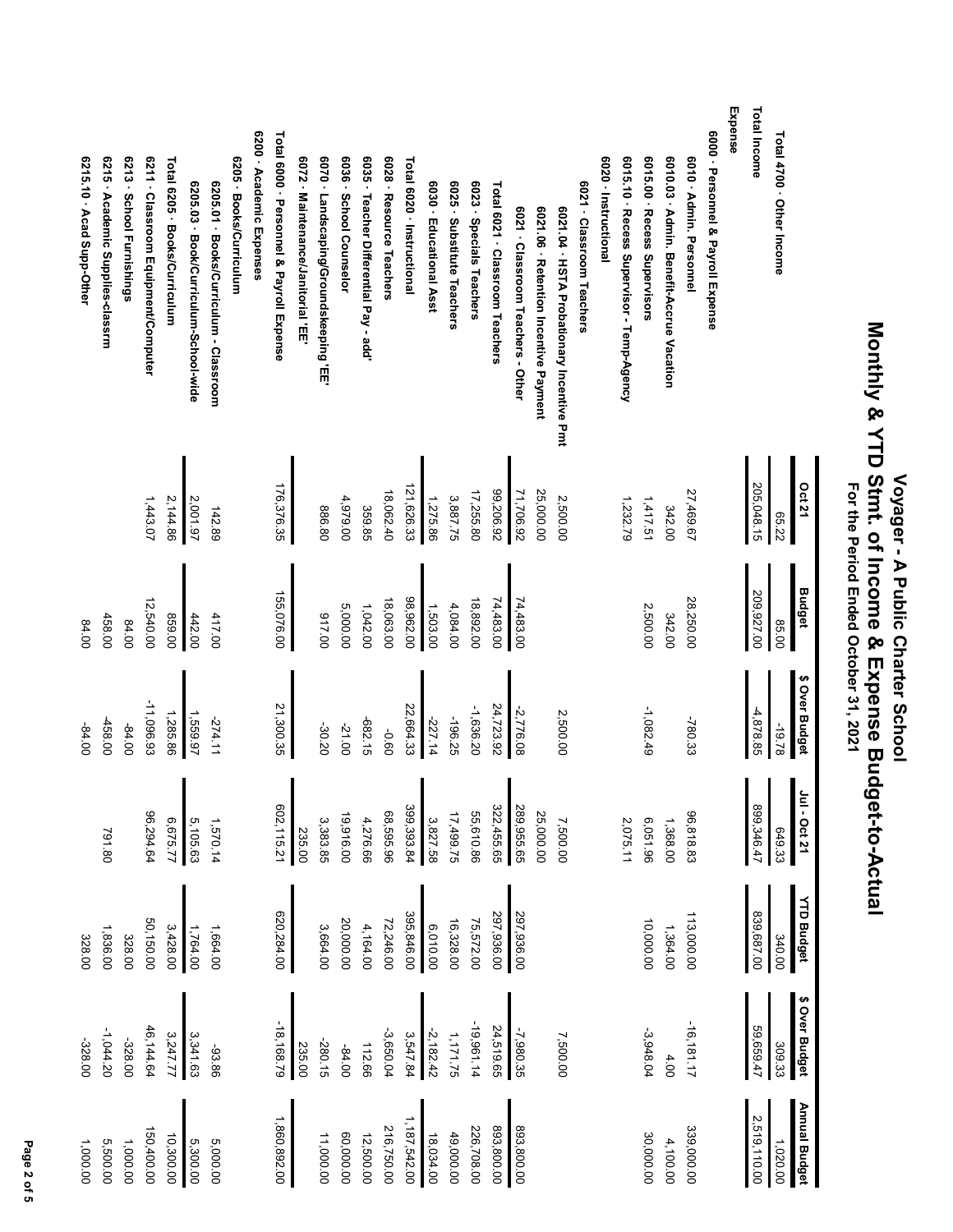|                                             | <b>Oct 21</b> | <b>Budget</b> | \$ Over Budget | $11 - 6$<br>Oct 21 | <b>YTD Budget</b> | \$ Over Budget | Annual Budget |
|---------------------------------------------|---------------|---------------|----------------|--------------------|-------------------|----------------|---------------|
| 6215.11 - Acad Supp- Grant (Restricted)     |               | 00'199        | 00'199-        | 2,492.96           | 2,664.00          | -171.04        | 8,000.00      |
| 6216 · Testing Materials                    |               | 17.00         | -17.00         |                    | 64.00             | $-64.00$       | 200.00        |
| 6225 · Computer & Software                  |               |               |                | 41.87              |                   | 41.87          |               |
| 6235 · School (Student) Events              |               | 167.00        | -167.00        |                    | 00'199            | -664.00        | 2,000.00      |
| Total 6200 · Academic Expenses              | 3,587.93      | 14,876.00     | -11,288.07     | 106,297.04         | 59,462.00         | 46,835.04      | 178,400.00    |
| 6250 · Other School Expenses                |               |               |                |                    |                   |                |               |
| 6251 · Parent Ohana Subsidy Expenses        |               | 234.00        | $-234.00$      | 230.40             | 00'826            | 09'169-        | 2,800.00      |
| 6253 · Field Trips                          |               | 417.00        | $-417.00$      |                    | 1,664.00          | $-1,664.00$    | 5,000.00      |
| 625.1 · Parent-Paid Miscellaneous Fees      |               | 375.00        | -375.00        | 1,469.82           | 1,500.00          | $-30.18$       | 4,500.00      |
| 6255.5 · School Safety Supplies             | 83.72         | 459.00        | -375.28        | 5,581.10           | 1,828.00          | 3,753.10       | 5,500.00      |
| Total 6250 · Other School Expenses          | 83.72         | 1,485.00      | $-1,401.28$    | 7,281.32           | 5,920.00          | 1,361.32       | 17,800.00     |
| 6300 - Meals Service                        |               |               |                |                    |                   |                |               |
| 6302 · School Lunches                       | 8,861.25      | 7,500.00      | 1,361.25       | 25,917.62          | 30,000.00         | $-4,082.38$    | 00.000,09     |
| Total 6300 · Meals Service                  | 8,861.25      | 7,500.00      | 1,361.25       | 25,917.62          | 30,000.00         | $-4,082.38$    | 00'000'06     |
| 6400 - Operating Expenses                   |               |               |                |                    |                   |                |               |
| 6420 · Equipment Rental & Leasing           | 1,057.65      | 00'116        | 140.65         | 3,610.44           | 3,664.00          | -53.56         | 11,000.00     |
| 6430 · Operating Supplies                   |               |               |                |                    |                   |                |               |
| 6431 - Janitorial Supplies                  | 538.39        | 750.00        | $-211.61$      | 2,018.52           | 3,000.00          | 84.48          | 9,000.00      |
| 6433 · Postage                              | 14.15         | 83.00         | -68.85         | 166.31             | 336.00            | -169.69        | 1,000.00      |
| 6434 · Office Supplies & Expenses           | 112.53        | 00'199        | -554.47        | 2,048.41           | 2,664.00          | -615.59        | 8,000.00      |
| 6436 · Office Equipment & Maint.            |               | 250.00        | -250.00        | 1,142.99           | 1,000.00          | 142.99         | 3,000.00      |
| Total 6430 · Operating Supplies             | 20'999        | 1,750.00      | $-1,084.93$    | 5,376.23           | 7,000.00          | $-1,623.77$    | 21,000.00     |
| 6440 · Staff Development & Stipends         |               |               |                |                    |                   |                |               |
| 6441.05 · Staff Development - Title IIa     |               | 834.00        | -834.00        |                    | 3,328.00          | $-3,328.00$    | 10,000.00     |
| 6443 · Staff Development - General          | 1,107.96      |               | 1,107.96       | 2,884.46           |                   | 2,884.46       |               |
| 6444 - PD materials                         |               | 42.00         | $-42.00$       | 731.50             | 164.00            | 567.50         | 500.00        |
| Total 6440 · Staff Development & Stipends   | 1,107.96      | 00'928        | 231.96         | 3,615.96           | 3,492.00          | 123.96         | 10,500.00     |
| 6450 - Printing                             |               | 25.00         | -25.00         |                    | 100.00            | -100.00        | 300.00        |
| 6470 · Misc. Other Operation Expenses       |               |               |                |                    |                   |                |               |
| 6471 - Bank or Other Service Charges        | 269.30        | 200.00        | 69.30          | 1,164.31           | 00.008            | 364.31         | 2,400.00      |
| 6473 · Dues and Subscriptions               | 20.03         | 375.00        | -354.97        | 3,696.08           | 1,500.00          | 2,196.08       | 4,500.00      |
| Total 6470 · Misc. Other Operation Expenses | 289.33        | 575.00        | -285.67        | 4,860.39           | 2,300.00          | 2,560.39       | 6,900.00      |
| Total 6400 · Operating Expenses             | 3,120.01      | 4,143.00      | $-1,022.99$    | 17,463.02          | 16,556.00         | 20'106         | 49,700.00     |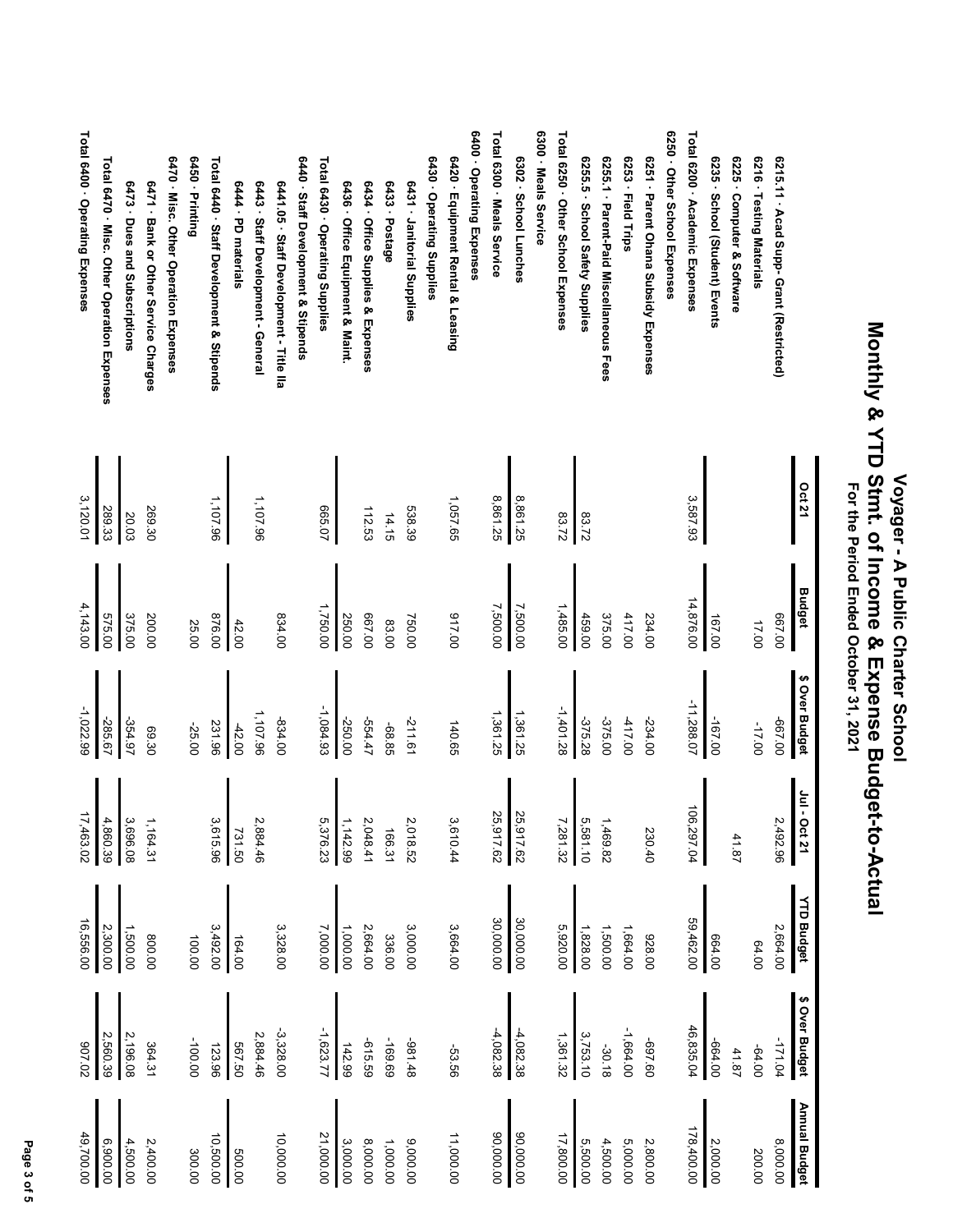|                                           | <b>Oct 21</b> | <b>Budget</b> | \$ Over Budget | $Jul - 0$<br><b>Oct 21</b> | <b>YTD Budget</b> | \$ Over Budget | Annual Budget |
|-------------------------------------------|---------------|---------------|----------------|----------------------------|-------------------|----------------|---------------|
| 6600 - Facilities                         |               |               |                |                            |                   |                |               |
| 6610 · Rent/Lease Expenses                |               |               |                |                            |                   |                |               |
| 6611.07 · Rent - Lutheran                 | 524.00        | 569.00        | $-45.00$       | 2,619.12                   | 2,278.00          | 341.12         | 6,830.00      |
| 6611.08 · Rent - Wilder Ave               | 23,664.91     | 23,665.00     | -0.09          | 94,659.64                  | 94,660.00         | $-0.36$        | 283,980.00    |
| 6611.09 · Real Property Tax -Wilder Ave   |               | 25.00         | $-25.00$       | 150.00                     | 100.00            | 50.00          | 300.00        |
| 6611.10 · Rent- Offsite Storage Fee       | 1,570.68      | 88.00         | 1,482.68       | 1,570.68                   | 346.00            | 1,224.68       | 1,050.00      |
| 6612.08 · Parking Expense - Off Campus    | 1,225.13      | 1,034.00      | 191.13         | 3,675.39                   | 4,128.00          | -452.61        | 12,400.00     |
| Total 6610 · Rent/Lease Expenses          | 26,984.72     | 25,381.00     | 1,603.72       | 102,674.83                 | 101,512.00        | 1, 162.83      | 304,560.00    |
| 6626 Deferred Rent                        | -1,600.00     | -1,600.00     |                | 00.00.00                   | $-6,400.00$       |                | $-19,200.00$  |
| 6630 · Facilities - Repair & Maint        |               |               |                |                            |                   |                |               |
| 6631 · Building & Equipment - R & M       | 1,406.14      | 2,126.00      | -719.86        | ⇉<br>1,234.90              | 8,492.00          | 2,742.90       | 25,500.00     |
| 6634 · Elevator Repair & Maint            | 934.32        | 542.00        | 392.32         | 1,868.64                   | 2,164.00          | -295.36        | 6,500.00      |
| 6638 · Security/Camera Equip leasing      | 712.04        | 1,125.00      | -412.96        | 2,496.34                   | 4,500.00          | $-2,003.66$    | 13,500.00     |
| 6646 · Trash                              | 99.56         | 00'009        | 190.56         | 2,570.13                   | 2,400.00          | 170.13         | 7,200.00      |
| Total 6630 · Facilities - Repair & Maint. | 3,843.06      | 4,393.00      | -549.94        | 18,170.01                  | 17,556.00         | 614.01         | 52,700.00     |
| 6640 - Utilities                          |               |               |                |                            |                   |                |               |
| 6641 - Electricity                        | 3,882.98      | 3,667.00      | 215.98         | 14,987.26                  | 14,664.00         | 323.26         | 44,000.00     |
| 6642 · Water                              | 1,580.34      | 1,417.00      | 163.34         | 5,752.92                   | 5,664.00          | 88.92          | 17,000.00     |
| 6643 · Telephone                          | 381.30        | 383.00        | $02.1 -$       | 1,524.08                   | 1,536.00          | $-11.92$       | 4,600.00      |
| 6644 · Internet                           | 66'79         | 575.00        | -20.01         | 2,459.96                   | 2,300.00          | 159.96         | 6,900.00      |
| Total 6640 - Utilities                    | 6,399.61      | 6,042.00      | 357.61         | 24,724.22                  | 24,164.00         | 560.22         | 72,500.00     |
| Total 6600 · Facilities                   | 35,627.39     | 34,216.00     | 1,411.39       | 139, 169.06                | 136,832.00        | 2,337.06       | 410,560.00    |
| 6800 · Contracted Services                |               |               |                |                            |                   |                |               |
| 6810 · Professional Consultants           |               |               |                |                            |                   |                |               |
| 6811 - Audit/Accounting                   | 3,665.00      | 1,004.00      | 2,661.00       | 12,041.00                  | 4,010.00          | 8,031.00       | 12,042.00     |
| 6812 · Misc. Consulting Services          | 1,623.04      | 1,600.00      | 23.04          | 6,774.80                   | 6,408.00          | 366.80         | 19,208.00     |
| 6813 · Webpage Design & Mait              |               | 42.00         | $-42.00$       |                            | 164.00            | $-164.00$      | 500.00        |
| 6816 · Computer Tech Services             |               | 417.00        | $-417.00$      | 250.00                     | 1,664.00          | $-1,414.00$    | 5,000.00      |
| Total 6810 · Professional Consultants     | 5,288.04      | 3,063.00      | 2,225.04       | 19,065.80                  | 12,246.00         | 6,819.80       | 36,750.00     |
| 6820 · Outside Services                   |               |               |                |                            |                   |                |               |
| 6821 - Janitorial Service                 | 4,598.00      | 4,250.00      | 348.00         | 15,332.81                  | 17,000.00         | $-1,667.19$    | 51,000.00     |
| 6822 · Payroll Service Fees               | 427.22        | 475.00        | $-47.78$       | 1,602.07                   | 1,900.00          | -297.93        | 5,700.00      |
| 6825 · Hawaii Employee Coucil Fee         | 00'099        | 208.00        | 342.00         | 1,122.00                   | 836.00            | 286.00         | 2,500.00      |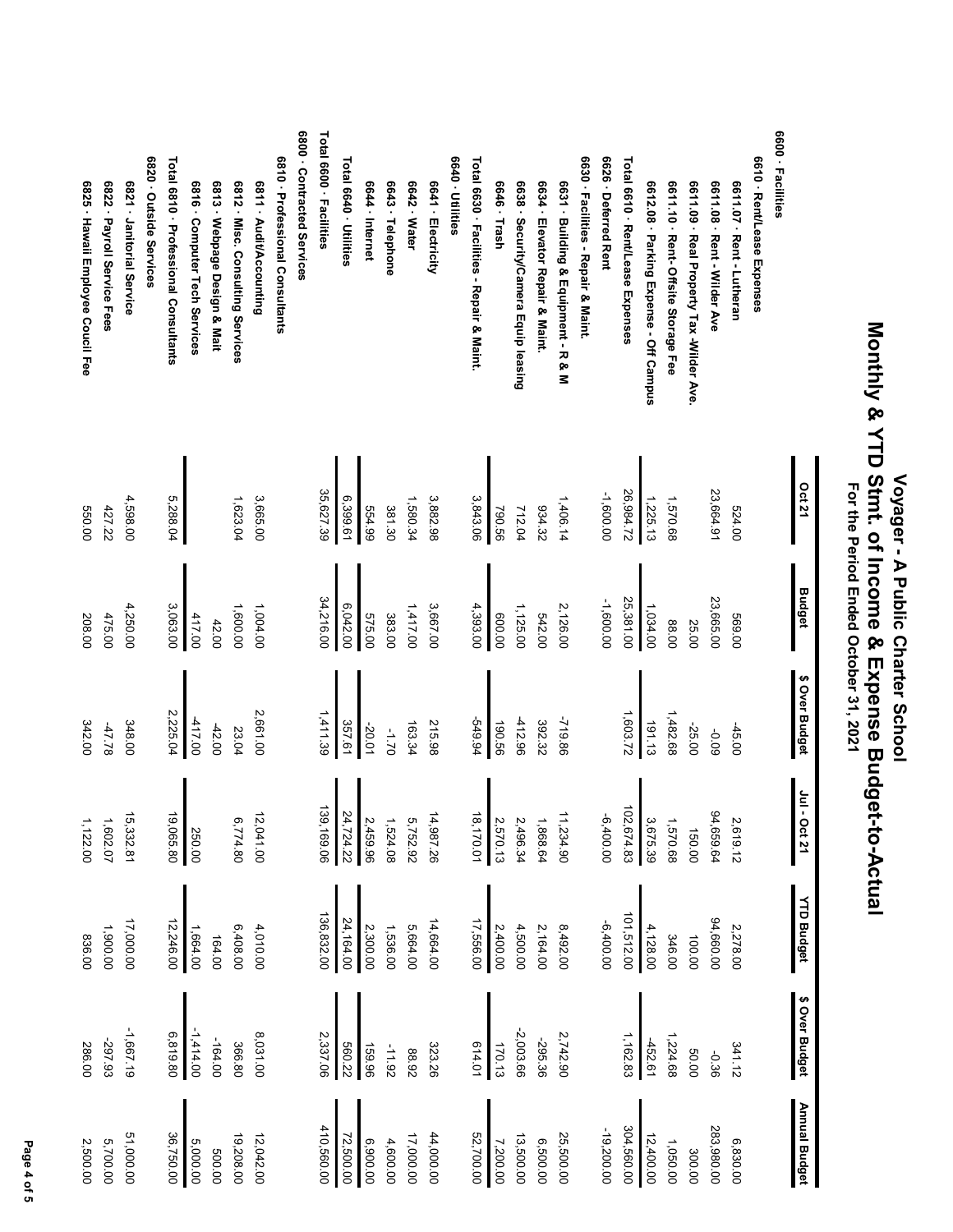|                                            | <b>Oct 21</b> | <b>Budget</b> | \$ Over Budget | Jul - Oct 21                          | <b>YTD Budget</b>                                                                                                          | \$ Over Budget                                                                                       | Annual Budget                      |
|--------------------------------------------|---------------|---------------|----------------|---------------------------------------|----------------------------------------------------------------------------------------------------------------------------|------------------------------------------------------------------------------------------------------|------------------------------------|
| 6826 · Pre-employment Screening Servic     |               | 42.00         | -42.00         | 541.10                                | 164.00                                                                                                                     | 377.10                                                                                               | 0009                               |
| Total 6820 · Outside Services              | 5,575.22      | 4,975.00      | 800.22         | 18,597.98                             | 19,900.00                                                                                                                  | $-1,302.02$                                                                                          | 59,700.00                          |
| 6830 State Services                        |               |               |                |                                       |                                                                                                                            |                                                                                                      |                                    |
| 6831.01 · Natin Fee - DHRD NOC & NG CB Fee |               | 173.00        | -173.00        |                                       | 00.989                                                                                                                     | 10.989-                                                                                              | 2,070.00                           |
| 6832 - DOE - MOA                           |               | 83.00         | -83.00         |                                       | 336.00                                                                                                                     | -336.00                                                                                              | 1,000.00                           |
| 6834 · Hawaii Charter School Network       |               | 144.00        | $-144.00$      |                                       |                                                                                                                            |                                                                                                      | 1,728.00                           |
| Total 6830 · State Services                |               | 400.0C        | -400.00        |                                       |                                                                                                                            |                                                                                                      |                                    |
| Total 6800 · Contracted Services           | 10,863.26     | 8,438.00      | 2,425.26       |                                       |                                                                                                                            |                                                                                                      | $4,798.00$<br>101,248.00           |
| <b>Total Expense</b>                       | 238,519.91    | 225,734.00    | 12,785.9       | 37,663.78<br>205,907.05<br>-36,560.58 | $\begin{array}{r l} & 576.00 \\ \hline 1,598.00 \\ \hline 33,744.00 \\ \hline 902,798.00 \\ \hline 902,798.00 \end{array}$ | $\begin{array}{r l} -576.00 & \ -1,598.00 & \ 33,109.05 & \ 33,109.05 & \ 26,550.42 & \ \end{array}$ | $\frac{2,708,600.00}{-189,490.00}$ |
| Net Ordinary Income                        | -33,471.76    | $-15,807.00$  | -17,664.76     |                                       |                                                                                                                            |                                                                                                      |                                    |
| Other Income/Expense                       |               |               |                |                                       |                                                                                                                            |                                                                                                      |                                    |
| Other Expense                              |               |               |                |                                       |                                                                                                                            |                                                                                                      |                                    |
| 8100 - Depreciation Expense                | 2,345.00      | 2,219.00      | 126.00         | 9,380.00                              | 8,878.00                                                                                                                   | 502.00                                                                                               | 26,630.00                          |
| 8101 - Amortization                        | 1,880.00      | 1,880.00      |                | 7,520.00                              |                                                                                                                            | $-4.00$                                                                                              | 22,564.00                          |
| Total Other Expense                        | 4,225.00      | 4,099.00      | 126.00         | 16,900.00                             | $\begin{bmatrix} 7,524.00 \\ 16,402.00 \\ -16,402.00 \end{bmatrix}$                                                        | 498.00                                                                                               | 49,194.00                          |
| Net Other Income                           | $-4,225.00$   | $-4,099.00$   | -126.00        | -16,900.00                            |                                                                                                                            | 498.00                                                                                               | -49,194.00                         |

Net Income **Net Income**

**-37,696.76**

 $-37,696.76$ 

**-19,906.00**

-19,906.00

**-17,790.76**

 $\frac{17,790.76}{17,790.76}$ 

**-53,460.58**

 $-53,460.58$ 

**-79,513.00**

 $-79,513.00$ 

**26,052.42**

**-238,684.00**

 $-238,684.00$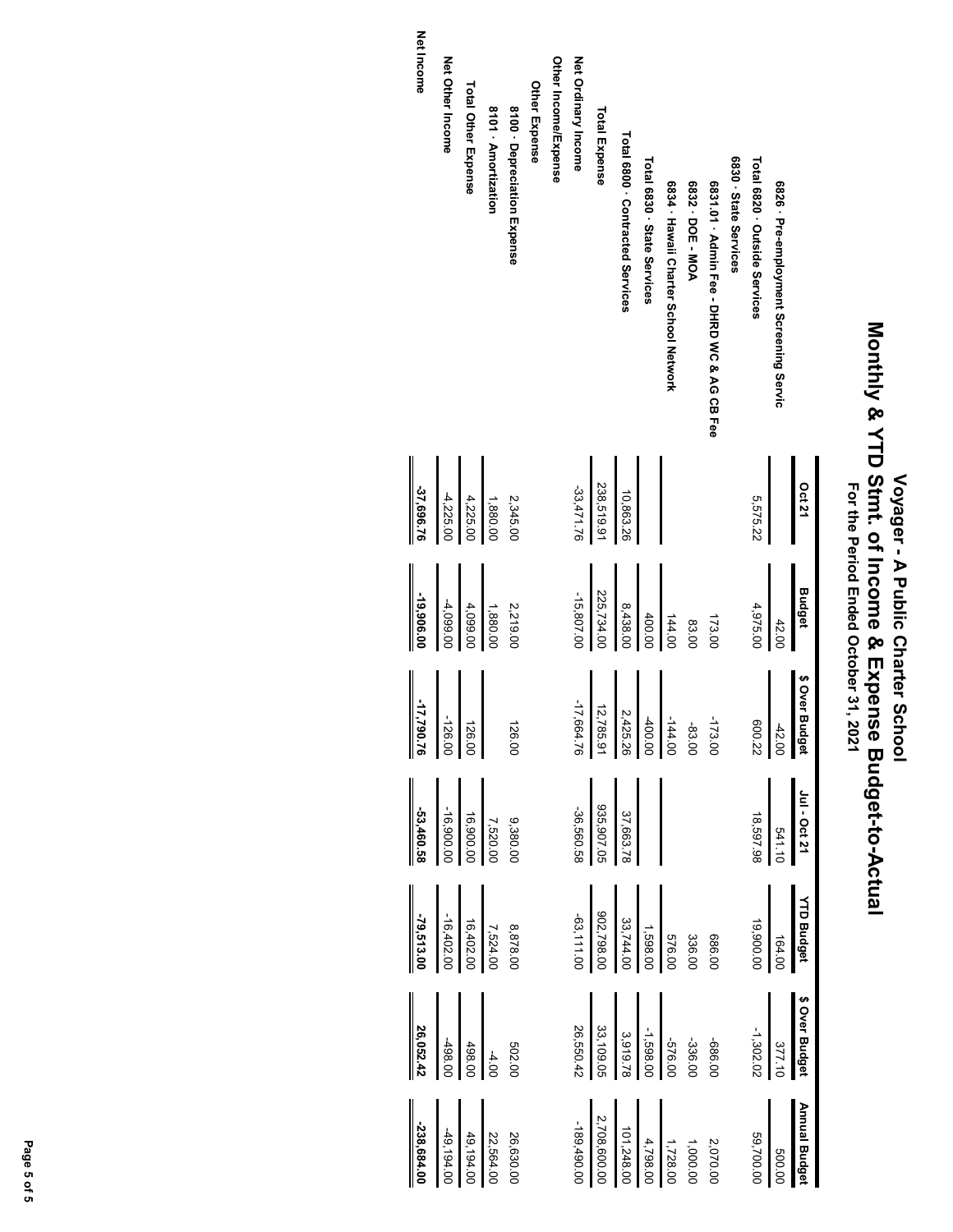|                                       | Nov 30, 21   | Nov 30, 20   |
|---------------------------------------|--------------|--------------|
| <b>ASSETS</b>                         |              |              |
| <b>Current Assets</b>                 |              |              |
| <b>Checking/Savings</b>               |              |              |
| 1065 · First Hawaiian Bnk Savings     | 1,372,048.98 | 1,218,153.28 |
| 1066 · First Hawaiian Bank - checking | 34,889.17    | 48,002.93    |
| 1067 · Cash - Restricted              | 2,000.00     | 2,000.00     |
| 1080 · Petty Cash on Hand             | 30.00        | 30.00        |
| <b>Total Checking/Savings</b>         | 1,408,968.15 | 1,268,186.21 |
| <b>Accounts Receivable</b>            |              |              |
| 1200 Accounts Receivable              | 6,975.88     | 956.60       |
| <b>Total Accounts Receivable</b>      | 6,975.88     | 956.60       |
| <b>Other Current Assets</b>           |              |              |
| 1202 · Student Meals Receivable       | 2,133.04     | 1,883.74     |
| 1204 Receivable from DOE-'ER FICA Tax | 28,144.60    | 54,432.47    |
| 1205 · Miscellaneous Receivables      | 872.36       | $-14.08$     |
| 1300 · Prepaid Expenses               | 0.00         | 219.86       |
| <b>Total Other Current Assets</b>     | 31,150.00    | 56,521.99    |
| <b>Total Current Assets</b>           | 1,447,094.03 | 1,325,664.80 |
| <b>Fixed Assets</b>                   |              |              |
| 1601 · Furniture and Equipment        | 116,267.17   | 129,496.48   |
| 1605 · Leasehold Improvement          | 37,470.42    | 59,957.42    |
| <b>Total Fixed Assets</b>             | 153,737.59   | 189,453.90   |
| <b>Other Assets</b>                   |              |              |
| 1400 Deposits                         |              |              |
| <b>HECO/Other Deposit</b>             | 745.00       | 745.00       |
| <b>Lease Deposit</b>                  | 24,688.47    | 24,712.03    |
| <b>Payroll Deposit - PCSC</b>         | 375.06       | 375.06       |
| Total 1400 · Deposits                 | 25,808.53    | 25,832.09    |
| <b>Total Other Assets</b>             | 25,808.53    | 25,832.09    |
| <b>TOTAL ASSETS</b>                   | 1,626,640.15 | 1,540,950.79 |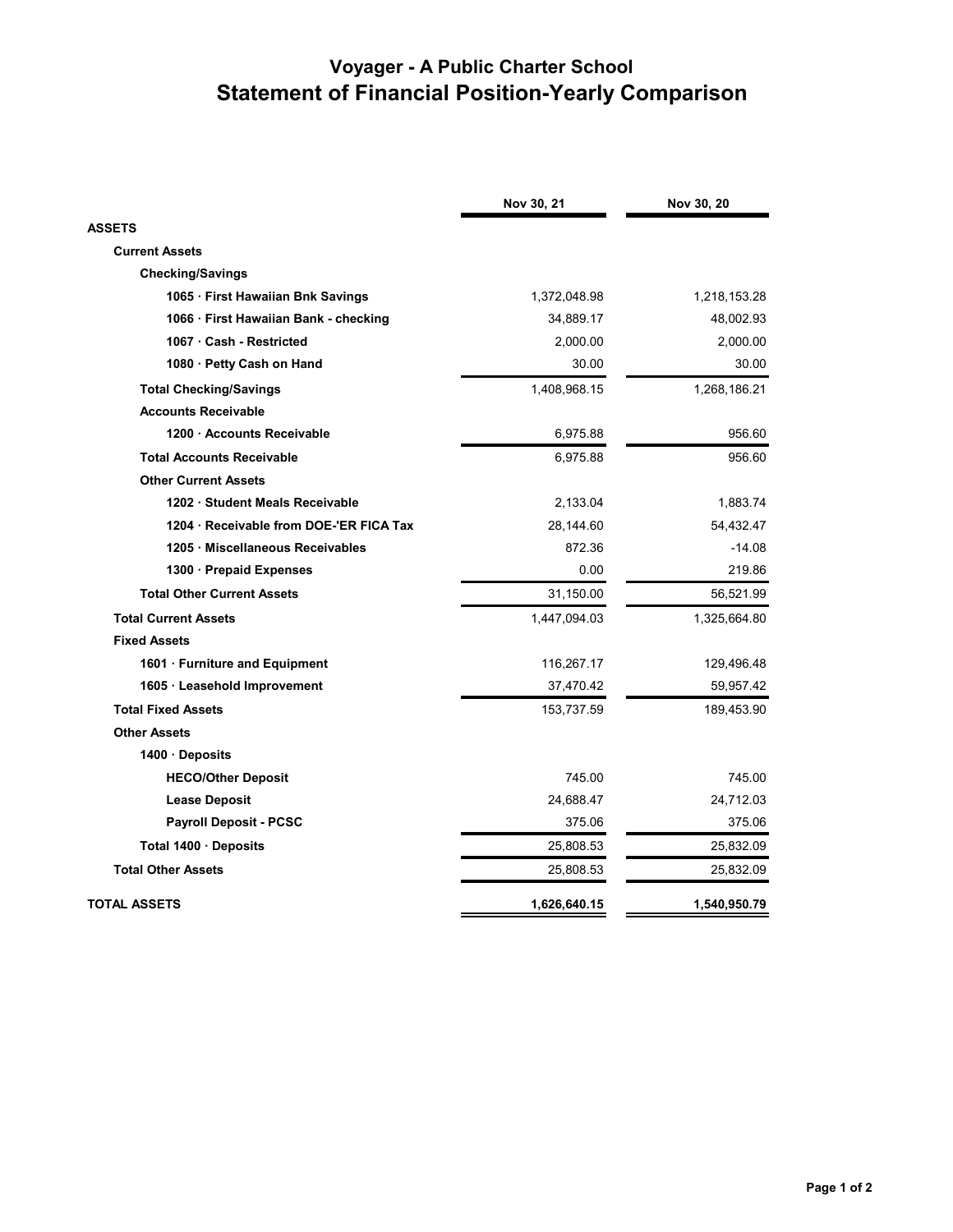|                                        | Nov 30, 21   | Nov 30, 20   |
|----------------------------------------|--------------|--------------|
| <b>LIABILITIES &amp; EQUITY</b>        |              |              |
| <b>Liabilities</b>                     |              |              |
| <b>Current Liabilities</b>             |              |              |
| <b>Accounts Payable</b>                | 26,514.85    | 12,905.67    |
| <b>Other Current Liabilities</b>       |              |              |
| 2010 Grants Payable                    | 9,566.43     | 9,566.43     |
| 2100 · Payroll Liabilities             | 94,748.03    | 87,884.70    |
| 2300 · Accrued Vacation                | 78,198.78    | 75,404.34    |
| 2400 Deferred Revenue                  | 35.218.04    | 33,116.76    |
| 2401 Deferred State & FED Allocation   | 394,703.64   | 385,921.65   |
| <b>Total Other Current Liabilities</b> | 612,434.92   | 591,893.88   |
| <b>Total Current Liabilities</b>       | 638,949.77   | 604,799.55   |
| <b>Long Term Liabilities</b>           |              |              |
| 2500 Deferred Rent                     | 10,000.00    | 29,200.00    |
| <b>Total Long Term Liabilities</b>     | 10,000.00    | 29,200.00    |
| <b>Total Liabilities</b>               | 648,949.77   | 633,999.55   |
| <b>Equity</b>                          |              |              |
| 1110 Retained Earnings                 | 997,127.94   | 945,538.90   |
| 3000 Opening Bal Equity                | 46,625.28    | 46,625.28    |
| <b>Net Income</b>                      | $-66,062.84$ | $-85,212.94$ |
| <b>Total Equity</b>                    | 977,690.38   | 906,951.24   |
| <b>TOTAL LIABILITIES &amp; EQUITY</b>  | 1,626,640.15 | 1,540,950.79 |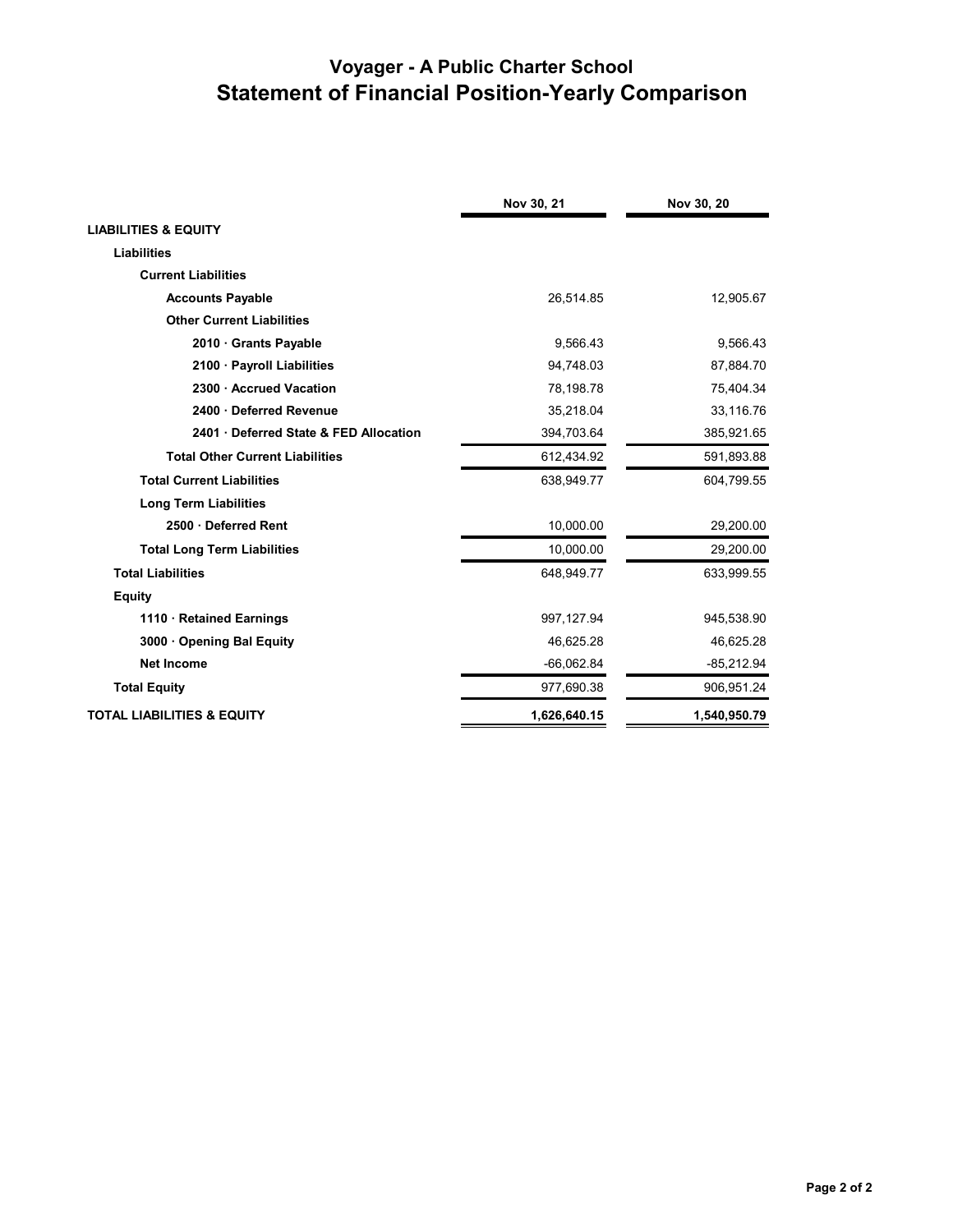|                                           | <b>Nov 21</b> | <b>Budget</b> | \$ Over Budget   | 101 - Nov 21 | <b>YTD Budget</b> | \$ Over Budget | <b>Annual Budget</b> |
|-------------------------------------------|---------------|---------------|------------------|--------------|-------------------|----------------|----------------------|
| Ordinary Income/Expense                   |               |               |                  |              |                   |                |                      |
| Income                                    |               |               |                  |              |                   |                |                      |
| 4100 State Allocations                    |               |               |                  |              |                   |                |                      |
| 4110 · Base Per Pupil Allocation          | 177,528.00    | 178,761.00    | $-1,233.00$      | 887,640.00   | 893,803.00        | $-6,163.00$    | 2,145,130.00         |
| Total 4100 · State Allocations            | 177,528.00    | 178,761.00    | $-1,233.00$      | 887,640.00   | 893,803.00        | $-6,163.00$    | 2,145,130.00         |
| 4160 · SPED Per Pupil Allocations         | 6,439.00      | 1,178.00      | 5,261.00         | 6,439.00     | 5,884.00          | 555.00         | 14,130.00            |
| 4200 · Federal Allocations                |               |               |                  |              |                   |                |                      |
| 4132 · Title II                           |               | 833.00        | -833.00          |              | 4,162.00          | $-4,162.00$    | 10,000.00            |
| 4210 · Federal Impact Aid (FIA)           | 5,240.35      | 5,250.00      | -9.65            | 26,201.75    | 26,250.00         | $-48.25$       | 63,000.00            |
| 4226 · CARES ESSER II Funds               | 8,830.61      | 15,283.00     | $-6,452.39$      | 139,817.65   | 76,419.00         | 63,398.65      | 183,400.00           |
| Total 4200 · Federal Allocations          | 14,070.96     | 21,366.00     | -7,295.04        | 166,019.40   | 106,831.00        | 59,188.40      | 256,400.00           |
| 4400 - Contributions                      |               |               |                  |              |                   |                |                      |
| 4407 · Other Contributions                |               | 100.00        | -100.00          |              | 500.00            | 00'009-        | 1,200.00             |
| 4440 - Grants - Restricted                | 2,734.28      | 00'199        | 2,067.28         | 5,228.97     | 3,331.00          | 1,897.97       | 8,000.00             |
| 4470 · Fundraising - Other                |               | 17.00         | $-17.00$         |              | 0018              | $-81.00$       | 200.00               |
| 4480 · Family Donation/Pledge             |               | 25.00         | -25.00           | 62.40        | 125.00            | -62.60         | 300.00               |
| 4481 · Restricted Family Donation         |               | 30.00         | -30.00           |              | 140.00            | $-140.00$      | 350.00               |
| Total 4400 · Contributions                | 2,734.28      | 00'688        | 1,895.28         | 5,291.37     | 4,177.00          | 1,114.37       | 10,050.00            |
| 4500 · Lunch/Breakfast Money Income       |               |               |                  |              |                   |                |                      |
| 4510 · Student Lunch/Brkft Collections    | 3,662.35      | 3,333.00      | 329.35           | 15,018.70    | 16,669.00         | $-1,650.30$    | 40,000.00            |
| 4520 · NSLP Reimbursement                 | 3,519.62      | 3,090.00      |                  | 19,087.88    | 15,450.00         | 3,637.88       | 37,080.00            |
| Total 4500 · Lunch/Breakfast Money Income | 7,181.97      | 6,423.00      | 429.62<br>758.97 | 34,106.58    | 32,119.00         | 1,987.58       | 77,080.00            |
| 4600 · Other School Income                |               |               |                  |              |                   |                |                      |
| 4605 · Parent Ohana Subsidy               |               | 233.00        | -233.00          | 2,200.00     | 1,169.00          | 1,031.00       | 2,800.00             |
| 4625 · Field Trip Income                  |               | 417.00        | $-417.00$        |              | 2,081.00          | $-2,081.00$    | 5,000.00             |
| 4630 · Parent Collected Income            |               |               |                  |              |                   |                |                      |
| 4634 · Student Miscellaneous Fees         | 40.00         | 375.00        | $-335.00$        | 4,995.00     | 1,875.00          | 3,120.00       | 4,500.00             |
| Total 4630 · Parent Collected Income      | 40.00         | 375.00        | -335.00          | 4,995.00     | 1,875.00          | 3,120.00       | 4,500.00             |
| 4645 · A+ Inter-Sessions Rental Fee       |               | 250.00        | -250.00          |              | 1,250.00          | -1,250.00      | 3,000.00             |
| Total 4600 · Other School Income          | 40.00         | 1,275.00      | $-1,235.00$<br>I | 7,195.00     | 6,375.00          | 00.08          | 15,300.00            |
| 4700 - Other Income                       |               |               |                  |              |                   |                |                      |
| 4701 · Miscellaneous Income               |               | 25.00         | -25.00           | 354.00       | 125.00            | 229.00         | 300.00               |
| 4710 · Interest Income                    | 53.30         | 60.00         | $02.9 -$         | 348.63       | 300.00            | 48.63          | 720.00               |

Page 1 of 5  **Page 1 of 5**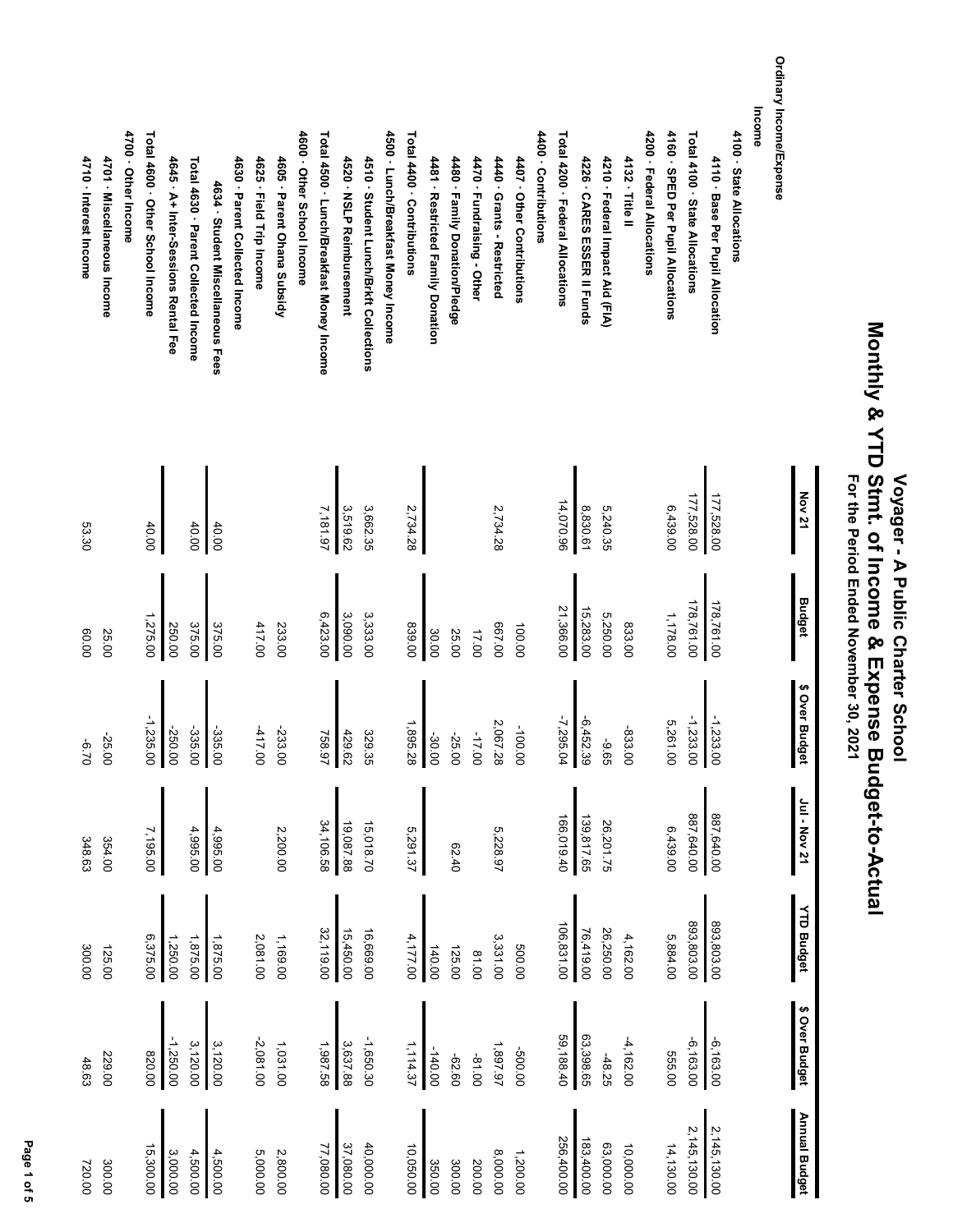|                                           | <b>Nov 21</b> | <b>Budget</b> | \$ Over Budget | 1ul - Nov 21   | <b>YTD Budget</b> | \$ Over Budget | <b>Annual Budget</b> |
|-------------------------------------------|---------------|---------------|----------------|----------------|-------------------|----------------|----------------------|
| Total 4700 · Other Income                 | 53.30         | 85.00         | -31.70         | 702.63         | 425.00            | 277.63         | 1,020.00             |
| Total Income                              | 208,047.51    | 209,927.00    | -1,879.49      | 1, 107, 393.98 | 1,049,614.00      | 57,779.98      | 2,519,110.00         |
| Expense                                   |               |               |                |                |                   |                |                      |
| 6000 · Personnel & Payroll Expense        |               |               |                |                |                   |                |                      |
| 6010 - Admin. Personnel                   | 31,195.58     | 28,250.00     | 2,945.58       | 128,014.41     | 141,250.00        | $-13,235.59$   | 339,000.00           |
| 6010.03 · Admin. Benefit-Accrue Vacation  | 342.00        | 342.00        |                | 1,710.00       | 1,706.00          | 4.00           | 4,100.00             |
| 6015.00 · Recess Supervisors              | 1,972.70      | 2,500.00      | -527.30        | 8,024.66       | 12,500.00         | $-4, 475.34$   | 30,000.00            |
| 6015.10 · Recess Supervisor - Temp-Agency |               |               |                | 2,075.11       |                   |                |                      |
| 6020 - Instructional                      |               |               |                |                |                   |                |                      |
| 6021 · Classroom Teachers                 |               |               |                |                |                   |                |                      |
| 6021.04 · HSTA Probationary Incentive Pmt |               |               |                | 7,500.00       |                   | 7,500.00       |                      |
| 6021.06 · Retention Incentive Payment     |               |               |                | 25,000.00      |                   |                |                      |
| 6021 · Classroom Teachers - Other         | 68,955.99     | 74,483.00     | $-5, 527.01$   | 358,911.64     | 372,419.00        | $-13,507.36$   | 893,800.00           |
| Total 6021 · Classroom Teachers           | 68,955.99     | 74,483.00     | 5,527.01       | 391,411.64     | 372,419.00        | 18,992.64      | 893,800.00           |
| 6023 Specials Teachers                    | 17,255.80     | 18,892.00     | $-1,636.20$    | 72,866.66      | 94,464.00         | -21,597.34     | 226,708.00           |
| 6025 · Substitute Teachers                | 9,340.53      | 4,084.00      | 5,256.53       | 26,840.28      | 20,412.00         | 6,428.28       | 49,000.00            |
| 6030 · Educational Asst                   | 1,768.60      | 1,503.00      | 265.60         | 5,596.18       | 7,513.00          | -1,916.82      | 18,034.00            |
| Total 6020 · Instructional                | 97,320.92     | 98,962.00     | $-1,641.08$    | 496,714.76     | 494,808.00        | 1,906.76       | 1,187,542.00         |
| 6028 · Resource Teachers                  | 18,062.40     | 18,063.00     | 09'0-          | 86,658.36      | 00,309.00         | $-3,650.64$    | 216,750.00           |
| 6035 · Teacher Differential Pay - add     | 215.01        | 1,042.00      | -826.99        | 4,491.67       | 5,206.00          | $-714.33$      | 12,500.00            |
| 6036<br><b>School Counselor</b>           | 2,259.71      | 5,000.00      | $-2,740.29$    | 22,175.71      | 25,000.00         | $-2,824.29$    | 00.000.00            |
| 6070.<br>Landscaping/Groundskeeping 'EE'  | 821.55        | 00'116        | $-95.45$       | 4,205.40       | 4,581.00          | -375.60        | 11,000.00            |
| 6072 · Maintenance/Janitorial 'EE         |               |               |                | 235.00         |                   | 235.00         |                      |
| Total 6000 · Personnel & Payroll Expense  | 152,189.87    | 155,076.00    | $-2,886.13$    | 754,305.08     | 775,360.00        | -21,054.92     | 1,860,892.00         |
| 6200 - Academic Expenses                  |               |               |                |                |                   |                |                      |
| 6205 · Books/Curriculum                   |               |               |                |                |                   |                |                      |
| 6205.01 · Books/Curriculum - Classroom    | 276.56        | 417.00        | -140.44        | 1,846.70       | 2,081.00          | -234.30        | 5,000.00             |
| 6205.03 · Book/Curriculum-School-wide     |               | 442.00        | $-442.00$      | 5,105.63       | 2,206.00          | 2,899.63       | 5,300.00             |
| Total 6205 · Books/Curriculum             | 276.56        | 00'628        | -582.44        | 6,952.33       | 4,287.00          | 2,665.33       | 10,300.00            |
| 6211 · Classroom Equipment/Computer       |               | 12,540.00     | $-12,540.00$   | 96,294.64      | 62,690.00         | 33,604.64      | 150,400.00           |
| 6213 · School Furnishings                 |               | 84.00         | -84.00         |                | 412.00            | $-412.00$      | 1,000.00             |
| <b>6215</b><br>Academic Supplies-classrm  | <b>666.77</b> | 458.00        | 208.77         | 1,458.57       | 2,294.00          | $-835.43$      | 5,500.00             |
| 6215.10 Acad Supp-Other                   |               | 84.00         | $-84.00$       |                | 412.00            | $-412.00$      | 1,000.00             |

Page 2 of 5  **Page 2 of 5**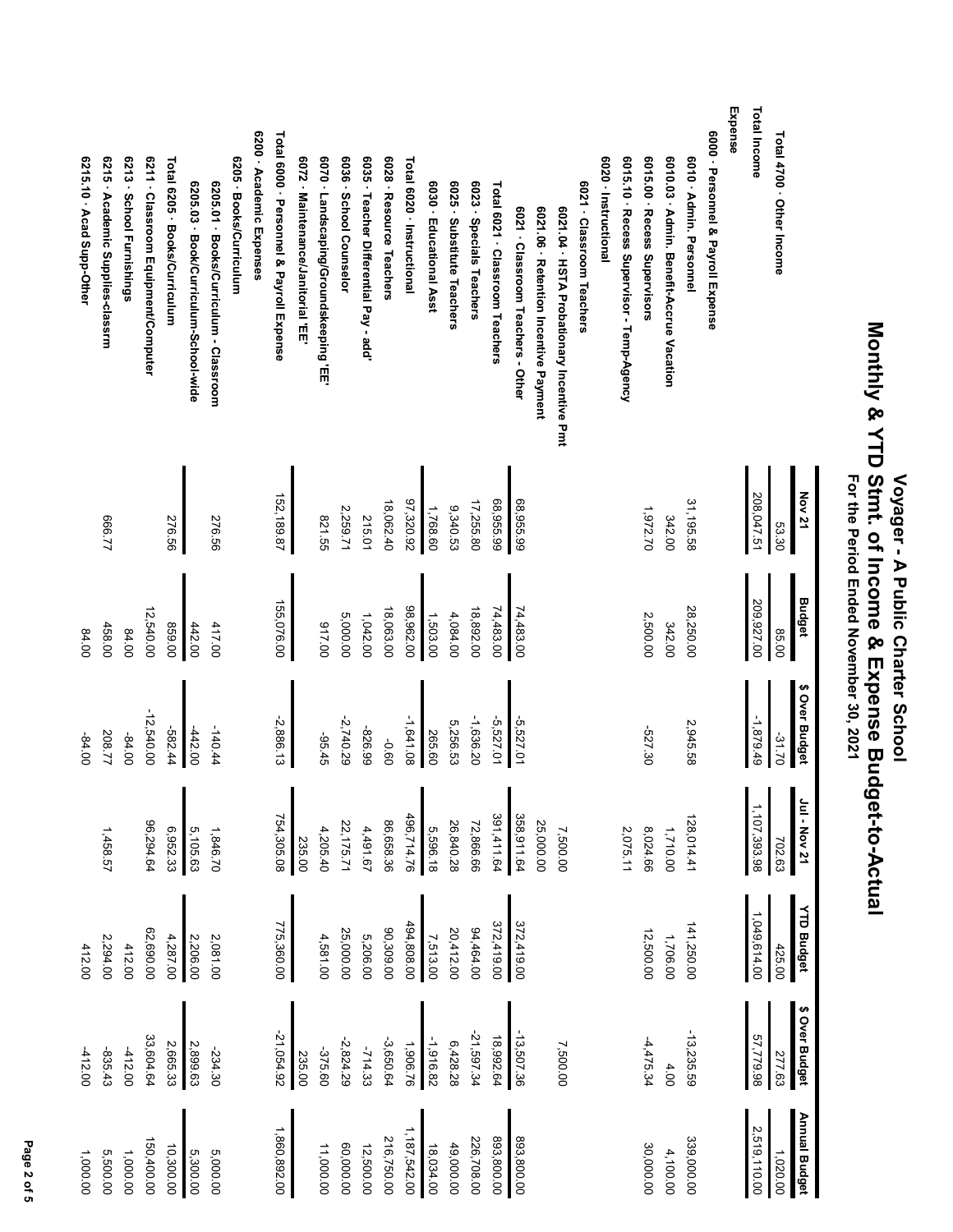|                                             | <b>Nov 21</b> | <b>Budget</b> | \$ Over Budget | ٵ<br>-<br>$-$ Nov 21 | <b>YTD Budget</b> | \$ Over Budget | Annual Budget |
|---------------------------------------------|---------------|---------------|----------------|----------------------|-------------------|----------------|---------------|
| 6215.11 - Acad Supp- Grant (Restricted)     | 2,734.28      | 00'199        | 2,067.28       | 5,227.24             | 3,331.00          | 1,896.24       | 8,000.00      |
| 6216 · Testing Materials                    |               | 17.00         | $-17.00$       |                      | 81.00             | -81.00         | 200.00        |
| 6225 · Computer & Software                  |               |               |                | 41.87                |                   | 41.87          |               |
| 6235 · School (Student) Events              |               | 167.00        | -167.00        |                      | 831.00            | -831.00        | 2,000.00      |
| Total 6200 · Academic Expenses              | 3,677.61      | 14,876.00     | $-11, 198.39$  | 109,974.65           | 74,338.00         | 35,636.65      | 178,400.00    |
| 6250 · Other School Expenses                |               |               |                |                      |                   |                |               |
| 6251 - Parent Ohana Subsidy Expenses        | 87.96         | 234.00        | -146.04        | 318.36               | 1,162.00          | -843.64        | 2,800.00      |
| 6253 · Field Trips                          | 300.00        | 417.00        | -117.00        | 300.00               | 2,081.00          | -1,781.00      | 5,000.00      |
| 6255.1 · Parent-Paid Miscellaneous Fees     | 498.87        | 375.00        | 123.87         | 1,968.69             | 1,875.00          | 93.69          | 4,500.00      |
| 6255.5 · School Safety Supplies             |               | 459.00        | 00'69+         | 5,581.10             | 2,287.00          | 3,294.10       | 5,500.00      |
| Total 6250 · Other School Expenses          | 886.83        | 1,485.00      | -598.17        | 8,168.15             | 7,405.00          | 763.15         | 17,800.00     |
| 6300 - Meals Service                        |               |               |                |                      |                   |                |               |
| 6302 · School Lunches                       | 8,782.72      | 7,500.00      | 1,282.72       | 34,700.34            | 37,500.00         | $-2,799.66$    | 00.000,09     |
| Total 6300 · Meals Service                  | 8,782.72      | 7,500.00      | 1,282.72       | 34,700.34            | 37,500.00         | -2,799.66      | 90,000.00     |
| 6400 - Operating Expenses                   |               |               |                |                      |                   |                |               |
| 6420 · Equipment Rental & Leasing           | 396.25        | 00'116        | 79.25          | 4,606.69             | 4,581.00          | 25.69          | 11,000.00     |
| 6430 - Operating Supplies                   |               |               |                |                      |                   |                |               |
| 6431 - Janitorial Supplies                  | 1,173.64      | 750.00        | 423.64         | 3,192.16             | 3,750.00          | -557.84        | 9,000.00      |
| 6433 · Postage                              | 36.70         | 83.00         | $-46.30$       | 203.01               | 419.00            | -215.99        | 1,000.00      |
| 6434 · Office Supplies & Expenses           | 445.64        | 00'199        | -221.36        | 2,494.05             | 3,331.00          | -836.95        | 8,000.00      |
| 6436 · Office Equipment & Maint.            |               | 250.00        | -250.00        | 1, 142.99            | 1,250.00          | -107.01        | 3,000.00      |
| Total 6430 · Operating Supplies             | 1,655.98      | 1,750.00      | $-94.02$       | 7,032.21             | 8,750.00          | -1,717.79      | 21,000.00     |
| 6440 · Staff Development & Stipends         |               |               |                |                      |                   |                |               |
| 6441.05 · Staff Development - Title IIa     |               | 834.00        | -834.00        |                      | 4,162.00          | $-4,162.00$    | 10,000.00     |
| 6443 · Staff Development - General          | 369.32        |               | 369.32         | 3,253.78             |                   | 3,253.78       |               |
| 6444 - PD materials                         |               | 42.00         | $-42.00$       | 731.50               | 206.00            | 525.50         | 500.00        |
| Total 6440 · Staff Development & Stipends   | 369.32        | 876.00        | -506.68        | 3,985.28             | 4,368.00          | -382.72        | 10,500.00     |
| 6450 - Printing                             |               | 25.00         | -25.00         |                      | 125.00            | $-125.00$      | 300.00        |
| 6470 · Misc. Other Operation Expenses       |               |               |                |                      |                   |                |               |
| 6471 - Bank or Other Service Charges        | 305.83        | 200.00        | 105.83         | 1,470.14             | 1,000.00          | 470.14         | 2,400.00      |
| 6473 · Dues and Subscriptions               | 1,017.03      | 375.00        | 642.03         | 4,713.11             | 1,875.00          | 2,838.11       | 4,500.00      |
| Total 6470 · Misc. Other Operation Expenses | 1,322.86      | 575.00        | 747.86         | 6,183.25             | 2,875.00          | 3,308.25       | 6,900.00      |
| Total 6400 · Operating Expenses             | 4,344.41      | 4,143.00      | 201.41         | 21,807.43            | 20,699.00         | 1,108.43       | 49,700.00     |

Page 3 of 5  **Page 3 of 5**

Voyager - A Public Charter School<br>Monthly & YTD Stmt. of Income & Expense Budget-to-Actual<br>For the Period Ended November 30, 2021  **Monthly & YTD Stmt. of Income & Expense Budget-to-Actual For the Period Ended November 30, 2021 Voyager - A Public Charter School**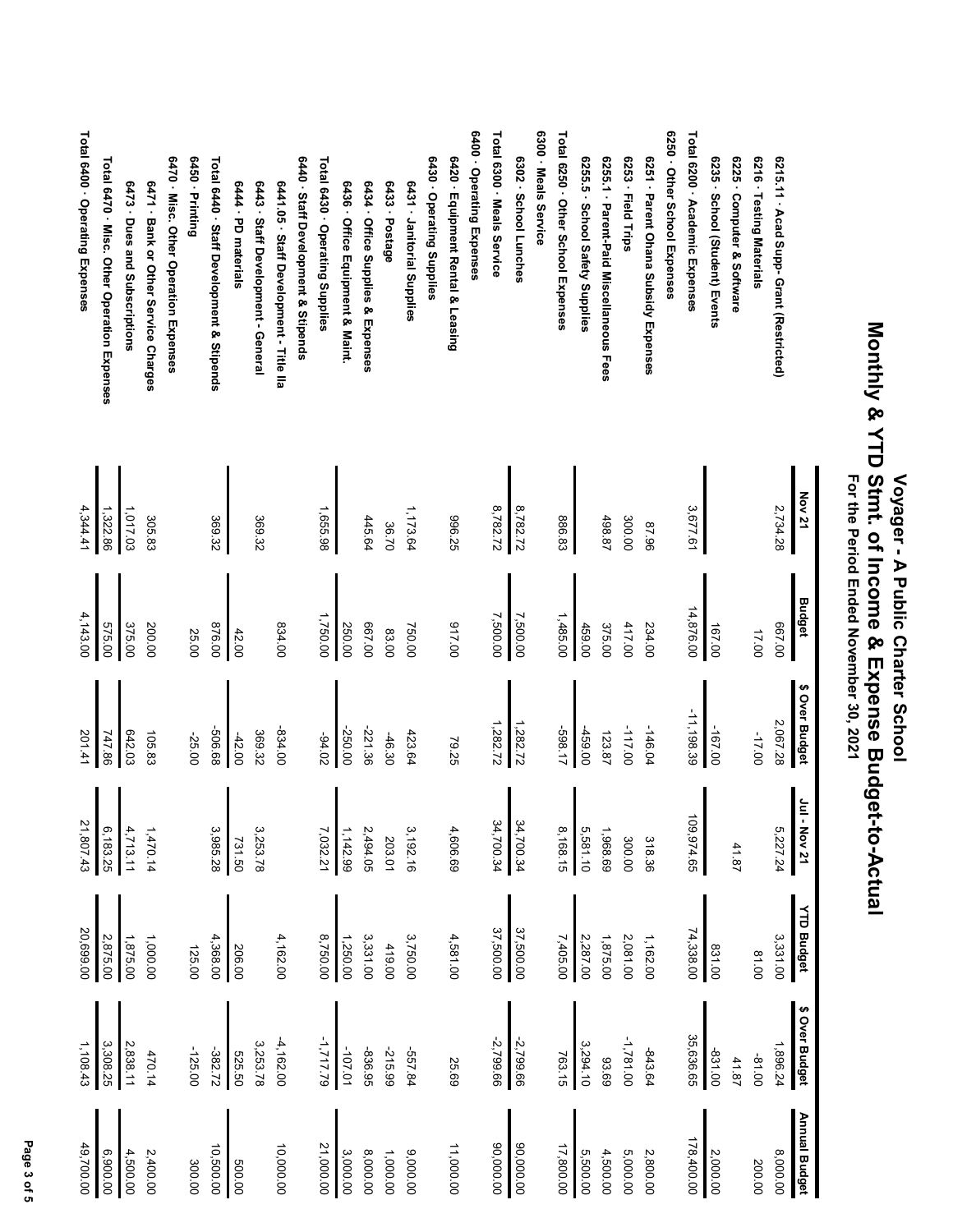|                                           | <b>Nov 21</b> | <b>Budget</b> | \$ Over Budget | Jul - Nov 21 | <b>YTD Budget</b> | \$ Over Budget | <b>Annual Budget</b> |
|-------------------------------------------|---------------|---------------|----------------|--------------|-------------------|----------------|----------------------|
| 6600 · Facilities                         |               |               |                |              |                   |                |                      |
| 6610 · Rent/Lease Expenses                |               |               |                |              |                   |                |                      |
| 6611.07 · Rent - Lutheran                 | 524.00        | 00'699        | $-45.00$       | 3,143.12     | 2,847.00          | 296.12         | 6,830.00             |
| 6611.08 · Rent - Wilder Ave               | 23,664.91     | 23,665.00     | 60'0-          | 118,324.55   | 118,325.00        | $-0.45$        | 283,980.00           |
| 6611.09 · Real Property Tax -Wilder Ave.  |               | 25.00         | -25.00         | 150.00       | 125.00            | 25.00          | 300.00               |
| eed - 10 - Rent-Offsite Storage Fee       | 17.46         | 88.00         | -70.54         | 1,588.14     | 434.00            | 1, 154.14      | 1,050.00             |
| 6612.08 · Parking Expense - Off Campus    | 1,225.13      | 1,034.00      | 191.13         | 4,900.52     | 5,162.00          | -261.48        | 12,400.00            |
| Total 6610 · Rent/Lease Expenses          | 25,431.50     | 25,381.00     | 50.50          | 128,106.33   | 126,893.00        | 1,213.33       | 304,560.00           |
| 6626 · Deferred Rent                      | -1,600.00     | -1,600.00     |                | -8,000.00    | -8,000.00         |                | -19,200.00           |
| 6630 · Facilities - Repair & Maint.       |               |               |                |              |                   |                |                      |
| 6631 · Building & Equipment - R & M       | 6,181.34      | 2,126.00      | 4,055.34       | 17,416.24    | 10,618.00         | 6,798.24       | 25,500.00            |
| 6634 · Elevator Repair & Maint.           |               | 542.00        | -542.00        | 1,868.64     | 2,706.00          | -837.36        | 6,500.00             |
| 6638 · Security/Camera Equip leasing      | 1,910.05      | 1,125.00      | 785.05         | 4,406.39     | 5,625.00          | $-1,218.61$    | 13,500.00            |
| 6646 · Trash                              | 554.97        | 00'009        | $-45.03$       | 3,125.10     | 3,000.00          | 125.10         | 7,200.00             |
| Total 6630 · Facilities - Repair & Maint: | 8,646.36      | 4,393.00      | 4,253.36       | 26,816.37    | 21,949.00         | 4,867.37       | 52,700.00            |
| 6640 · Utilities                          |               |               |                |              |                   |                |                      |
| 6641 - Electricity                        | 4,467.58      | 3,667.00      | 800.58         | 19,454.84    | 18,331.00         | 1, 123.84      | 44,000.00            |
| 6642 · Water                              | 1,693.72      | 1,417.00      | 276.72         | 7,446.64     | 7,081.00          | 365.64         | 17,000.00            |
| 6643 · Telephone                          | 378.13        | 383.00        | $-4.87$        | 1,902.21     | 1,919.00          | -16.79         | 4,600.00             |
| 6644 · Internet                           | 554.99        | 575.00        | -20.01         | 3,014.95     | 2,875.00          | 139.95         | 6,900.00             |
| Total 6640 · Utilities                    | 7,094.42      | 6,042.00      | 1,052.42       | 31,818.64    | 30,206.00         | 1,612.64       | 72,500.00            |
| Total 6600 · Facilities                   | 39,572.28     | 34,216.00     | 5,356.28       | 178,741.34   | 171,048.00        | 7,693.34       | 410,560.00           |
| 6800 - Contracted Services                |               |               |                |              |                   |                |                      |
| 6810 · Professional Consultants           |               |               |                |              |                   |                |                      |
| 6811 - Audit/Accounting                   |               | 1,004.00      | $-1,004.00$    | 12,041.00    | 5,014.00          | 7,027.00       | 12,042.00            |
| 6812 · Misc. Consulting Services          | 1,873.04      | 1,600.00      | 273.04         | 8,647.84     | 8,008.00          | 639.84         | 19,208.00            |
| 6813 · Webpage Design & Mait              |               | 42.00         | $-42.00$       |              | 206.00            | -206.00        | 500.00               |
| 6816 Computer Tech Services               |               | 417.00        | $-417.00$      | 250.00       | 2,081.00          | $-1,831.00$    | 5,000.00             |
| Total 6810 · Professional Consultants     | 1,873.04      | 3,063.00      | -1,189.96      | 20,938.84    | 15,309.00         | 5,629.84       | 36,750.00            |
| 6820 - Outside Services                   |               |               |                |              |                   |                |                      |
| 6821 · Janitorial Service                 | 4,598.00      | 4,250.00      | 348.00         | 19,930.81    | 21,250.00         | $-1,319.19$    | 51,000.00            |
| 6822 · Payroll Service Fees               | 395.81        | 475.00        | -79.19         | 1,997.88     | 2,375.00          | -377.12        | 5,700.00             |
| 6825 · Hawaii Employee Coucil Fee         |               | 208.00        | -208.00        | 1,122.00     | 1,044.00          | 78.00          | 2,500.00             |

Page 4 of 5  **Page 4 of 5**